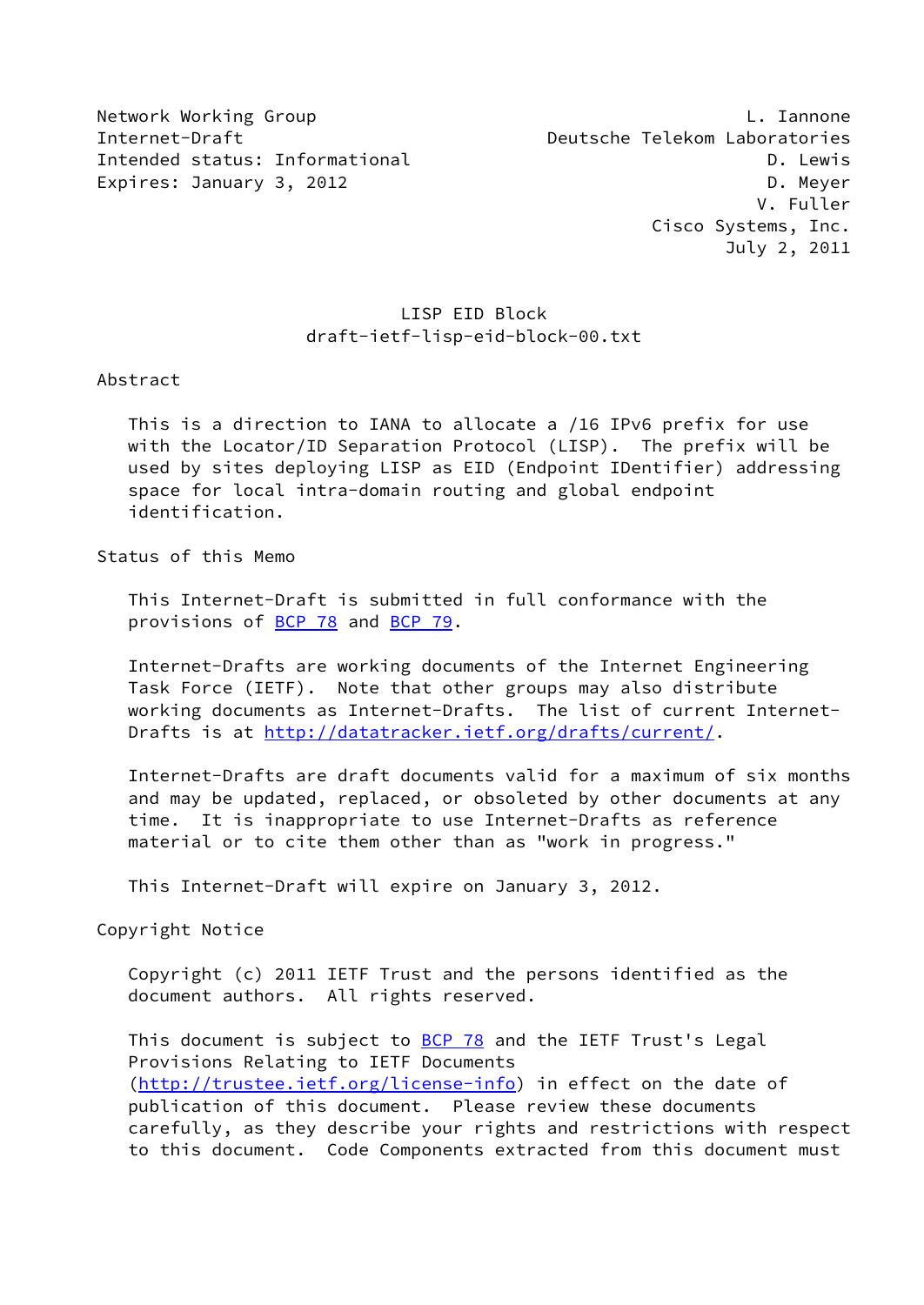Internet-Draft LISP EID Block July 2011

 include Simplified BSD License text as described in Section 4.e of the Trust Legal Provisions and are provided without warranty as described in the Simplified BSD License.

Table of Contents

| 4. |                                                                                                                                                  |
|----|--------------------------------------------------------------------------------------------------------------------------------------------------|
|    |                                                                                                                                                  |
| 6. |                                                                                                                                                  |
|    |                                                                                                                                                  |
|    |                                                                                                                                                  |
|    |                                                                                                                                                  |
|    |                                                                                                                                                  |
|    |                                                                                                                                                  |
|    |                                                                                                                                                  |
|    |                                                                                                                                                  |
|    | $\underline{5}$ . Expected use $\dots \dots \dots \dots \dots \dots \dots \dots \dots \dots \dots$<br>Appendix A. Document Change Log $\ldots$ 8 |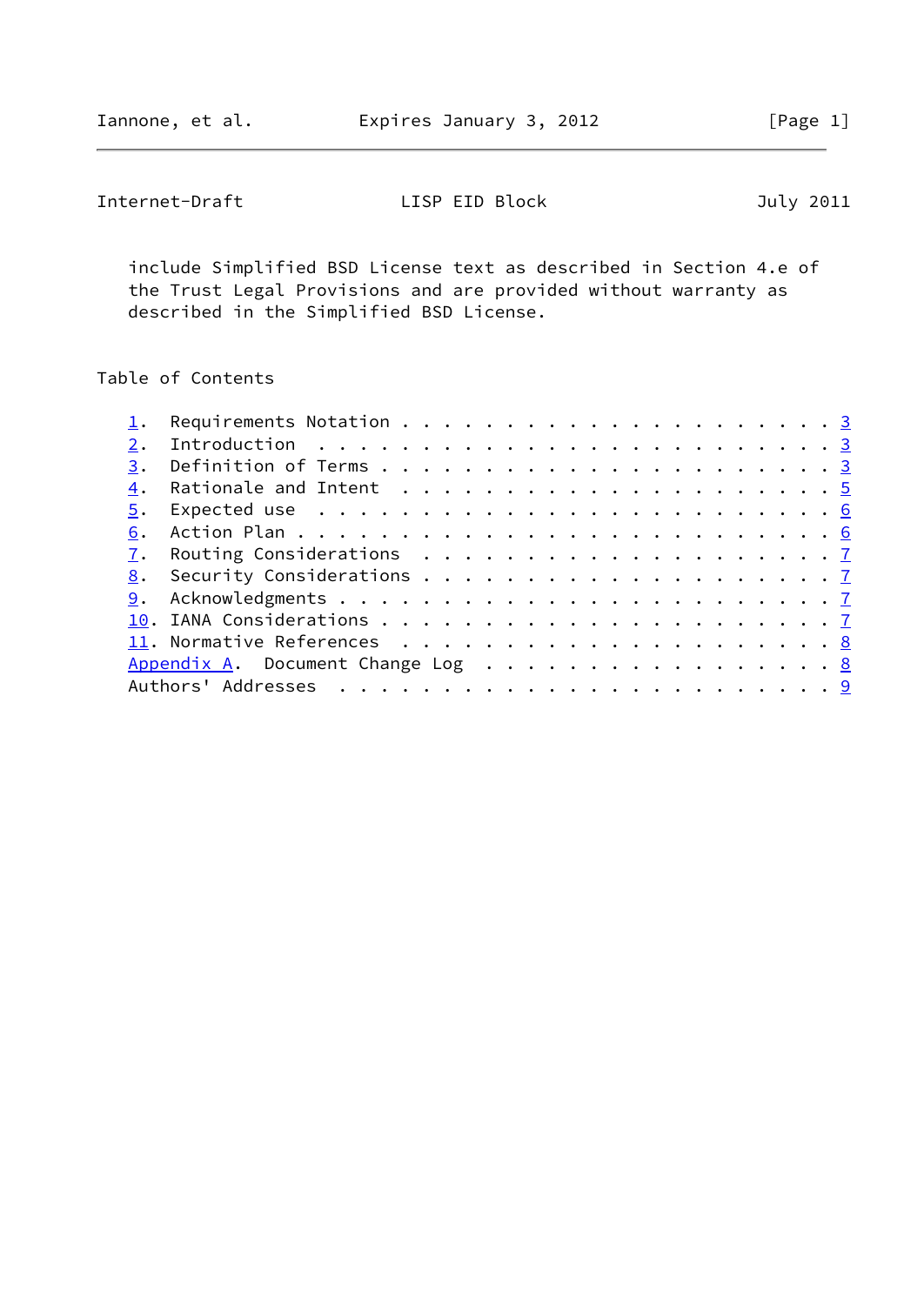Iannone, et al. **Expires January 3, 2012** [Page 2]

<span id="page-2-1"></span>Internet-Draft LISP EID Block July 2011

<span id="page-2-0"></span>[1](#page-2-0). Requirements Notation

 The key words "MUST", "MUST NOT", "REQUIRED", "SHALL", "SHALL NOT", "SHOULD", "SHOULD NOT", "RECOMMENDED", "MAY", and "OPTIONAL" in this document are to be interpreted as described in [\[RFC2119](https://datatracker.ietf.org/doc/pdf/rfc2119)].

<span id="page-2-2"></span>[2](#page-2-2). Introduction

 This document directs the IANA to allocate a /16 IPv6 prefix for use with the Locator/ID Separation Protocol (LISP -  $[I-D.ietf-lisp]$  $[I-D.ietf-lisp]$ ), LISP Map Server ([\[I-D.ietf-lisp-ms](#page-8-2)]), LISP Alternative Topology (LISP+ALT - [\[I-D.ietf-lisp-alt](#page-8-3)]) (or other) mapping system, and LISP Interworking ([[I-D.ietf-lisp-interworking\]](#page-8-4)).

 This block will be used as global Endpoint IDentifier (EID) space [\(Section 3](#page-2-3)).

<span id="page-2-3"></span>[3](#page-2-3). Definition of Terms

 LISP operates on two name spaces and introduces several new network elements. This section provides high-level definitions of the LISP name spaces and network elements and as such, it MUST NOT be considered as an authoritative source. The reference to the authoritative document for each term is included in every term description.

- Legacy Internet: The portion of the Internet which does not run LISP and does not participate in LISP+ALT or any other mapping system.
- LISP site: A LISP site is a set of routers in an edge network that are under a single technical administration. LISP routers that reside in the edge network are the demarcation points to separate the edge network from the core network. See  $[I-D.iett-lig]$  for more details.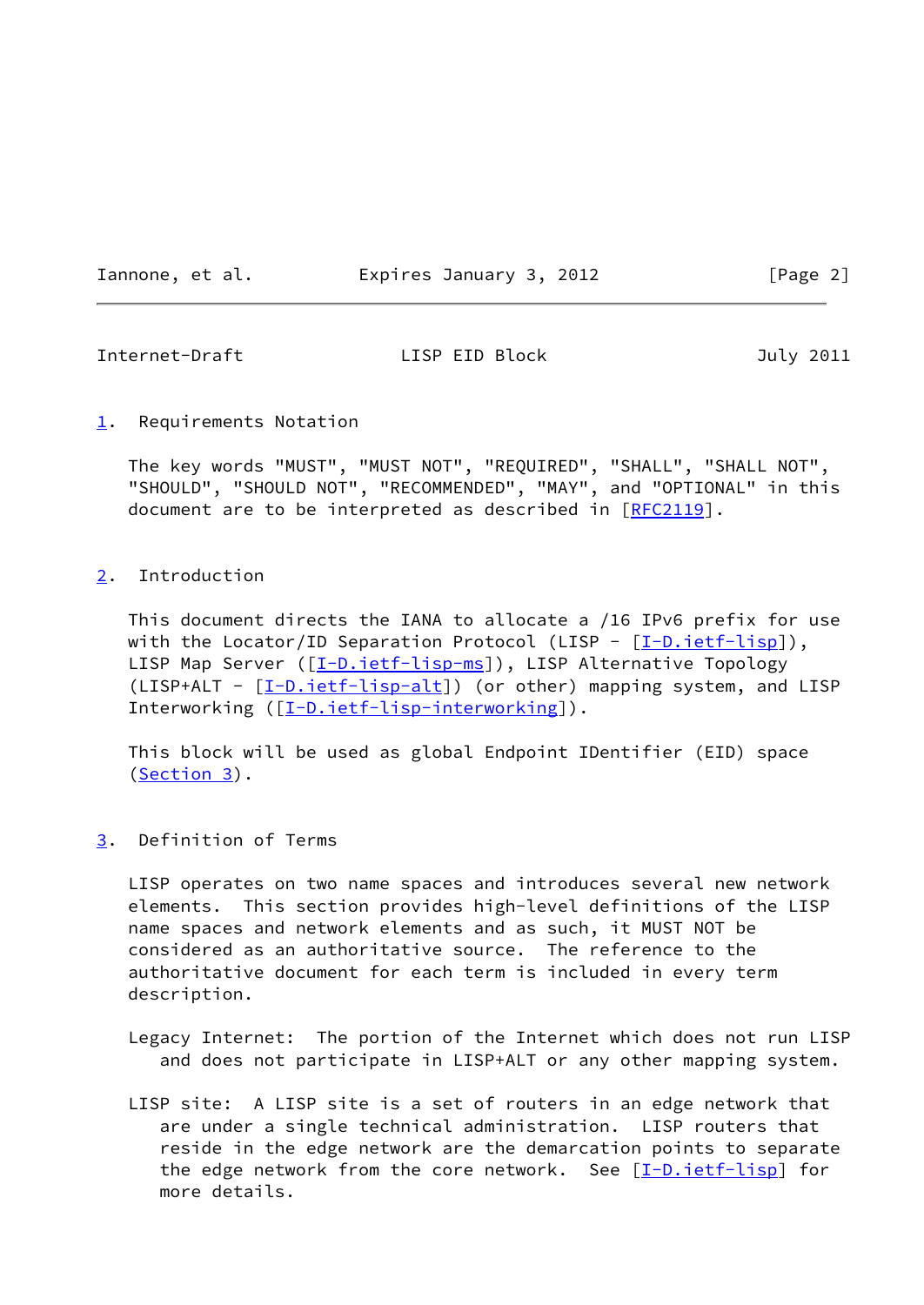Endpoint ID (EID): An EID is a 32-bit (for IPv4) or 128-bit (for IPv6) value used in the source and destination address fields of the first (most inner) LISP header of a packet. A packet that is emitted by a system contains EIDs in its headers and LISP headers are prepended only when the packet reaches an Ingress Tunnel Router (ITR) on the data path to the destination EID. The source EID is obtained via existing mechanisms used to set a host's "local" IP address. An EID is allocated to a host from an EID prefix block associated with the site where the host is located. See [\[I-D.ietf-lisp](#page-8-1)] for more details.

| Iannone, et al. | Expires January 3, 2012 | [Page 3] |
|-----------------|-------------------------|----------|
|-----------------|-------------------------|----------|

Internet-Draft LISP EID Block July 2011

- EID-prefix: A power-of-two block of EIDs that are allocated to a site by an address allocation authority. See  $[I-D.ietf-lisp]$  for more details.
- EID-Prefix Aggregate: A set of EID-prefixes said to be aggregatable in the [[RFC4632](https://datatracker.ietf.org/doc/pdf/rfc4632)] sense. That is, an EID-Prefix aggregate is defined to be a single contiguous power-of-two EID-prefix block. Such a block is characterized by a prefix and a length. See [[I-D.ietf-lisp\]](#page-8-1) for more details.
- Routing LOCator (RLOC): A RLOC is an IPv4 or IPv6 address of an egress tunnel router (ETR). A RLOC is the output of an EID-to- RLOC mapping lookup. An EID maps to one or more RLOCs. Typically, RLOCs are numbered from topologically aggregatable blocks that are assigned to a site at each point to which it attaches to the global Internet; where the topology is defined by the connectivity of provider networks, RLOCs can be thought of as Provider Aggregatable (PA) addresses. See [[I-D.ietf-lisp\]](#page-8-1) for more details.
	- EID-to-RLOC Mapping: A binding between an EID-Prefix and the RLOC set that can be used to reach the EID-Prefix. The general term "mapping" always refers to an EID-to-RLOC mapping. See [[I-D.ietf-lisp\]](#page-8-1) for more details.
- Ingress Tunnel Router (ITR): An Ingress Tunnel Router (ITR) is a router that accepts receives IP packets from site end-systems on one side and sends LISP-encapsulated IP packets toward the Internet on the other side. The router treats the "inner" IP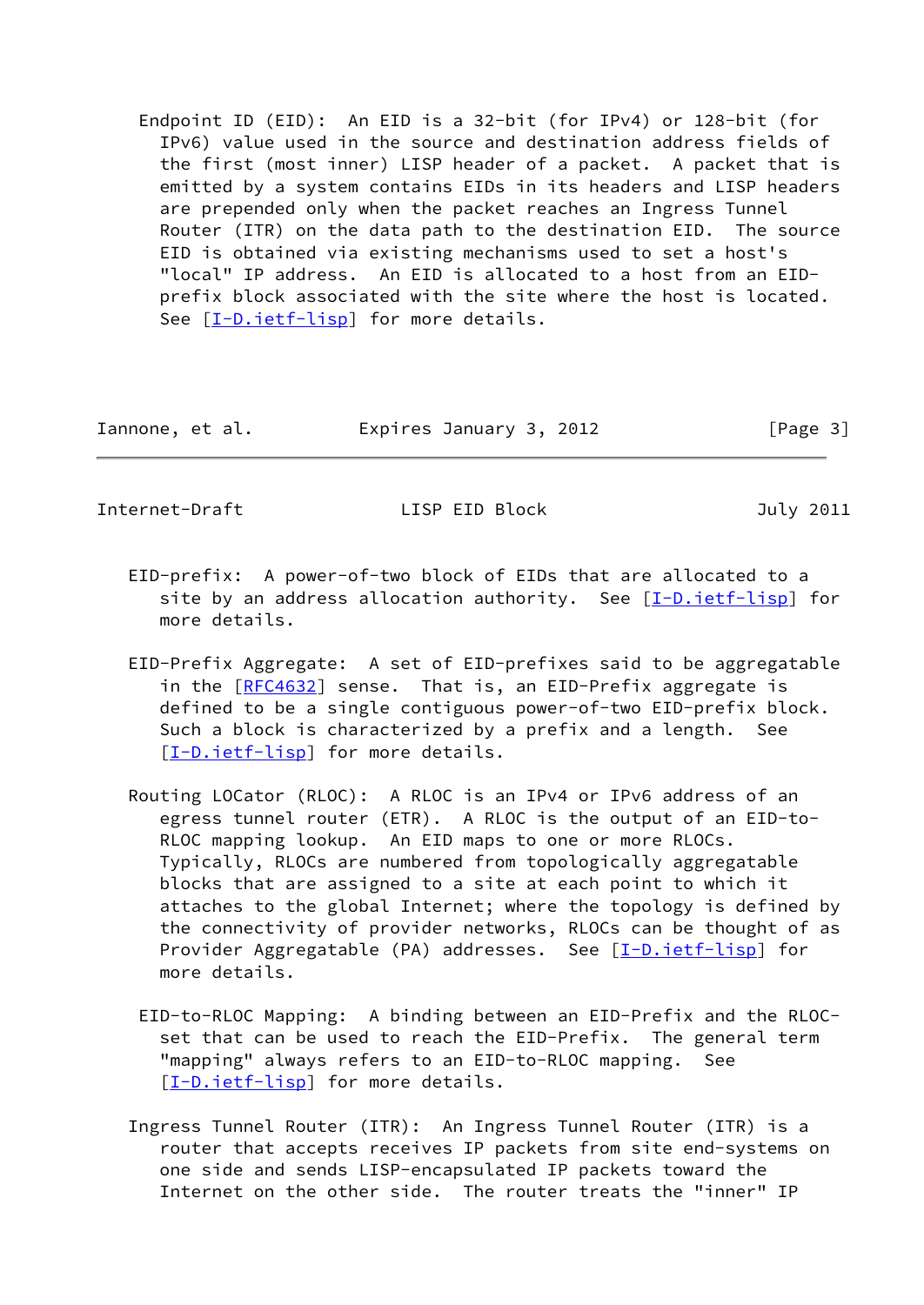destination address as an EID and performs an EID-to-RLOC mapping lookup. The router then prepends an "outer" IP header with one of its globally-routable RLOCs in the source address field and the result of the mapping lookup in the destination address field. See [\[I-D.ietf-lisp](#page-8-1)] for more details.

- Egress Tunnel Router (ETR): An Egress Tunnel Router (ETR) receives LISP-encapsulated IP packets from the Internet on one side and sends decapsulated IP packets to site end-systems on the other side. An ETR router accepts an IP packet where the destination address in the "outer" IP header is one of its own RLOCs. The router strips the "outer" header and forwards the packet based on the next IP header found. See  $[I-D.iett-lig]$  for more details.
- Proxy ITR (PITR): A Proxy-ITR (PITR) acts like an ITR but does so on behalf of non-LISP sites which send packets to destinations at LISP sites. See [\[I-D.ietf-lisp-interworking\]](#page-8-4) for more details.

Iannone, et al. **Expires January 3, 2012** [Page 4]

<span id="page-4-0"></span>Internet-Draft LISP EID Block July 2011

- Proxy ETR (PETR): A Proxy-ETR (PETR) acts like an ETR but does so on behalf of LISP sites which send packets to destinations at non- LISP sites. See [\[I-D.ietf-lisp-interworking\]](#page-8-4) for more details.
- Map Server (MS): A network infrastructure component that learns EID to-RLOC mapping entries from an authoritative source (typically an ETR). A Map-Server publishes these mappings in the distributed mapping system. See  $[I-D.iett-lsp-ms]$  for more details.
- Map Resolver (MR): A network infrastructure component that accepts LISP Encapsulated Map-Requests, typically from an ITR, quickly determines whether or not the destination IP address is part of the EID namespace; if it is not, a Negative Map-Reply is immediately returned. Otherwise, the Map-Resolver finds the appropriate EID-to-RLOC mapping by consulting the distributed mapping database system. See [\[I-D.ietf-lisp-ms](#page-8-2)] for more details.
- The LISP Alternative Logical Topology (ALT): The virtual overlay network made up of tunnels between LISP+ALT Routers. The Border Gateway Protocol (BGP) runs between ALT Routers and is used to carry reachability information for EID-prefixes. The ALT provides a way to forward Map-Requests toward the ETR that "owns" an EID-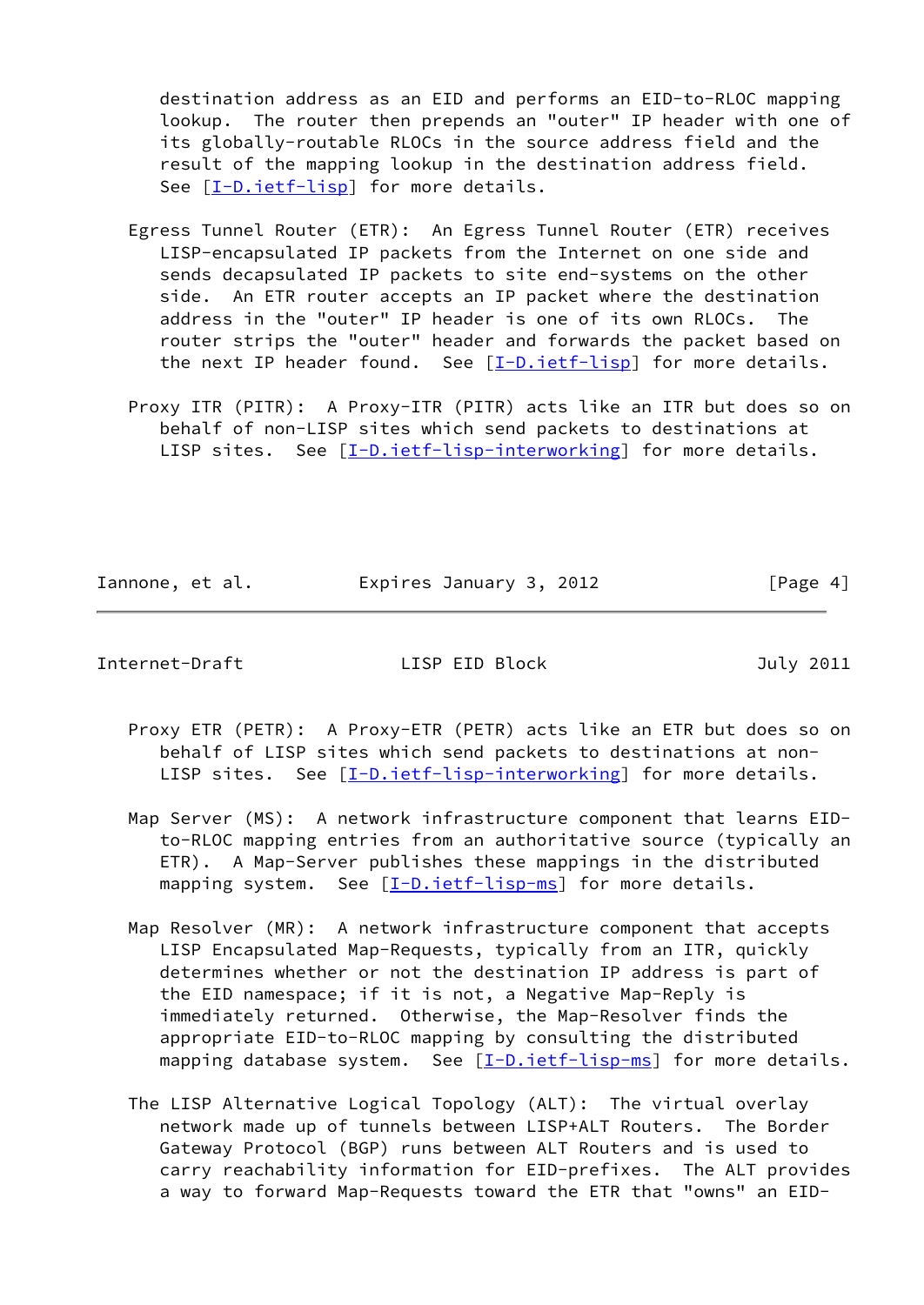prefix. See [\[I-D.ietf-lisp-alt](#page-8-3)] for more details.

- ALT Router: The device on which runs the ALT. The ALT is a static network built using tunnels between ALT Routers. These routers are deployed in a roughly-hierarchical mesh in which routers at each level in the topology are responsible for aggregating EID- Prefixes learned from those logically "below" them and advertising summary prefixes to those logically "above" them. Prefix learning and propagation between ALT Routers is done using BGP. When an ALT Router receives an ALT Datagram, it looks up the destination EID in its forwarding table (composed of EID-Prefix routes it learned from neighboring ALT Routers) and forwards it to the logical next-hop on the overlay network. The primary function of LISP+ALT routers is to provide a lightweight forwarding infrastructure for LISP control-plane messages (Map-Request and Map-Reply), and to transport data packets when the packet has the same destination address in both the inner (encapsulating) destination and outer destination addresses ((i.e., a Data Probe packet). See [\[I-D.ietf-lisp-alt\]](#page-8-3) for more details.
- <span id="page-5-0"></span>[4](#page-5-0). Rationale and Intent

 With the current specifications, if an ITR is sending to all types of destinations (i.e., non-LISP destinations, LISP destinations not in the IPv6 EID Block, and LISP destinations in the IPv6 EID Block) the

| Iannone, et al. | Expires January 3, 2012 | [Page 5] |
|-----------------|-------------------------|----------|
|-----------------|-------------------------|----------|

<span id="page-5-1"></span>Internet-Draft LISP EID Block July 2011

 only way to understand whether or not to encapsulate the traffic is to perform a cache lookup and, in case of cache-miss, send a Map- Request to the mapping system. In the meanwhile, packets can be dropped.

 By defining an IPv6 EID Block is possible to configure the router so to natively forward all packets that have not a destination address in the block, without performing any lookup whatsoever. This will give a tighter control over the traffic in the initial experimental phase, while facilitating its large-scale deployment.

 The EID Block will be used only at configuration level, it is RECOMMENDED not to hard-code in any way the IPv6 EID Block in the router hardware. This allows to avoid locking out sites that may want to switch to LISP while keeping their own IPv6 prefix, which is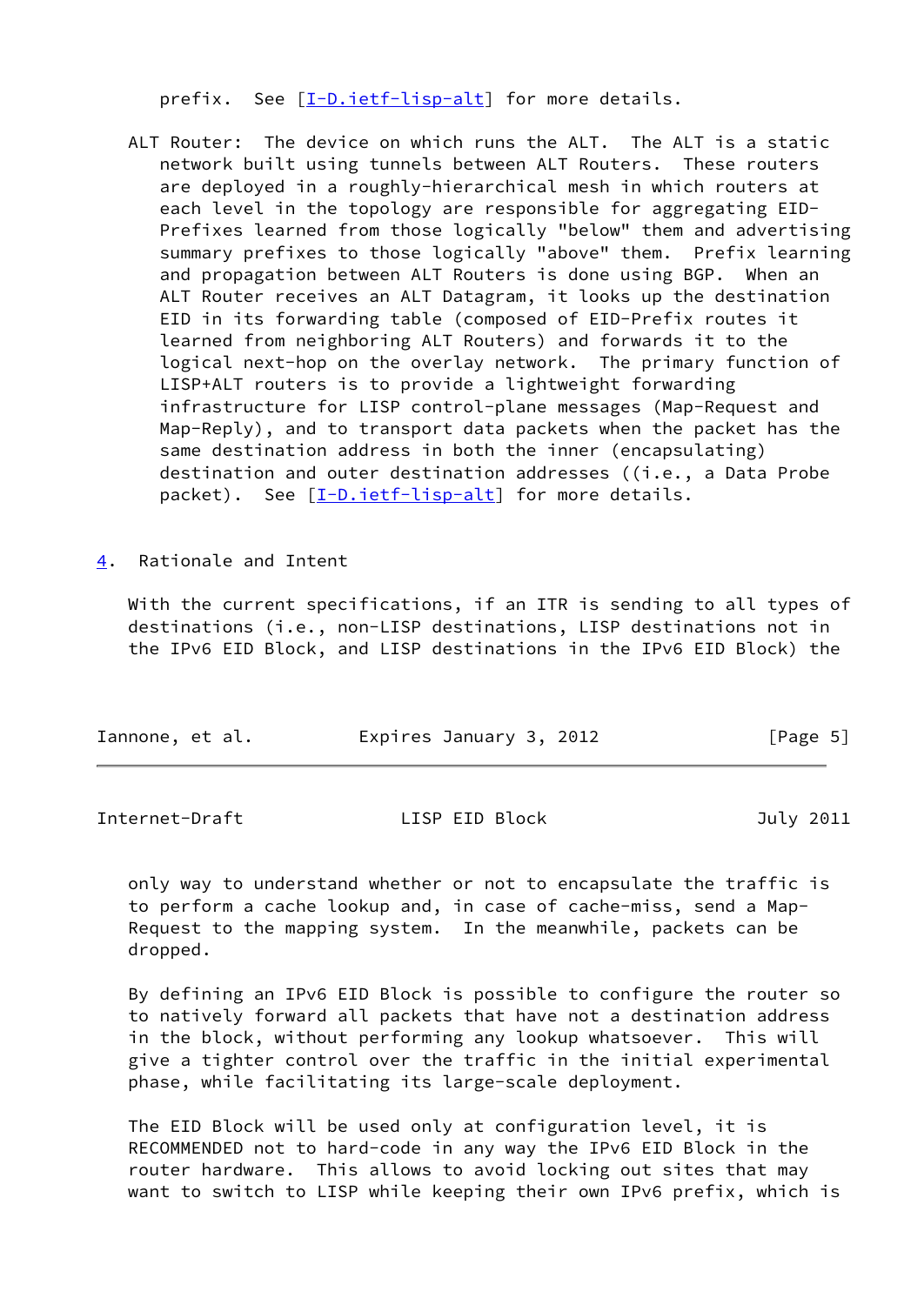not in the IPv6 EID Block.

### <span id="page-6-0"></span>[5](#page-6-0). Expected use

 Sites planning to deploy LISP may request a prefix in the IPv6 EID Block. Such prefix will be used for routing and endpoint identification inside the site requesting it. Mappings related to such prefix, or part of it, will be made available through the mapping system in use or registered to one or more Map-Server(s). Too guarantee reachability from the Legacy Internet the prefix could be announced in the BGP routing infrastructure by one or more PITR(s), possibly as part of a larger prefix, aggregating several prefixes of several sites.

### <span id="page-6-1"></span>[6](#page-6-1). Action Plan

 This document requests IANA to initially allocate a /16 prefix out of the IPv6 addressing space for use as EID in LISP (Locator/ID Separation protocol). It is suggested to IANA to temporarily avoid allocating any other address block the same /12 prefix the EID /16 prefix belongs to. This is to accommodate future requests of EID space without fragmenting the EID addressing space. This will also help from an operational point of view, since it will be sufficient to change the subnet mask length in existing deployments.

 If in the future there will be need for a larger EID Block the address space adjacent the EID Block could be allocate by IANA according to the current policies.

| Expires January 3, 2012 | [Page 6] |
|-------------------------|----------|
|                         |          |

<span id="page-6-3"></span>Internet-Draft LISP EID Block July 2011

### <span id="page-6-2"></span>[7](#page-6-2). Routing Considerations

 In order to provide connectivity between the Legacy Internet and LISP sites, PITRs announcing large aggregates of the IPv6 EID Block could be deployed. By doing so, PITRs will attract traffic destined to LISP sites in order to encapsulate and forward it toward the specific destination LISP site. Routers in the Legacy Internet MUST treat announcements of prefixes from the IPv6 EID Block as normal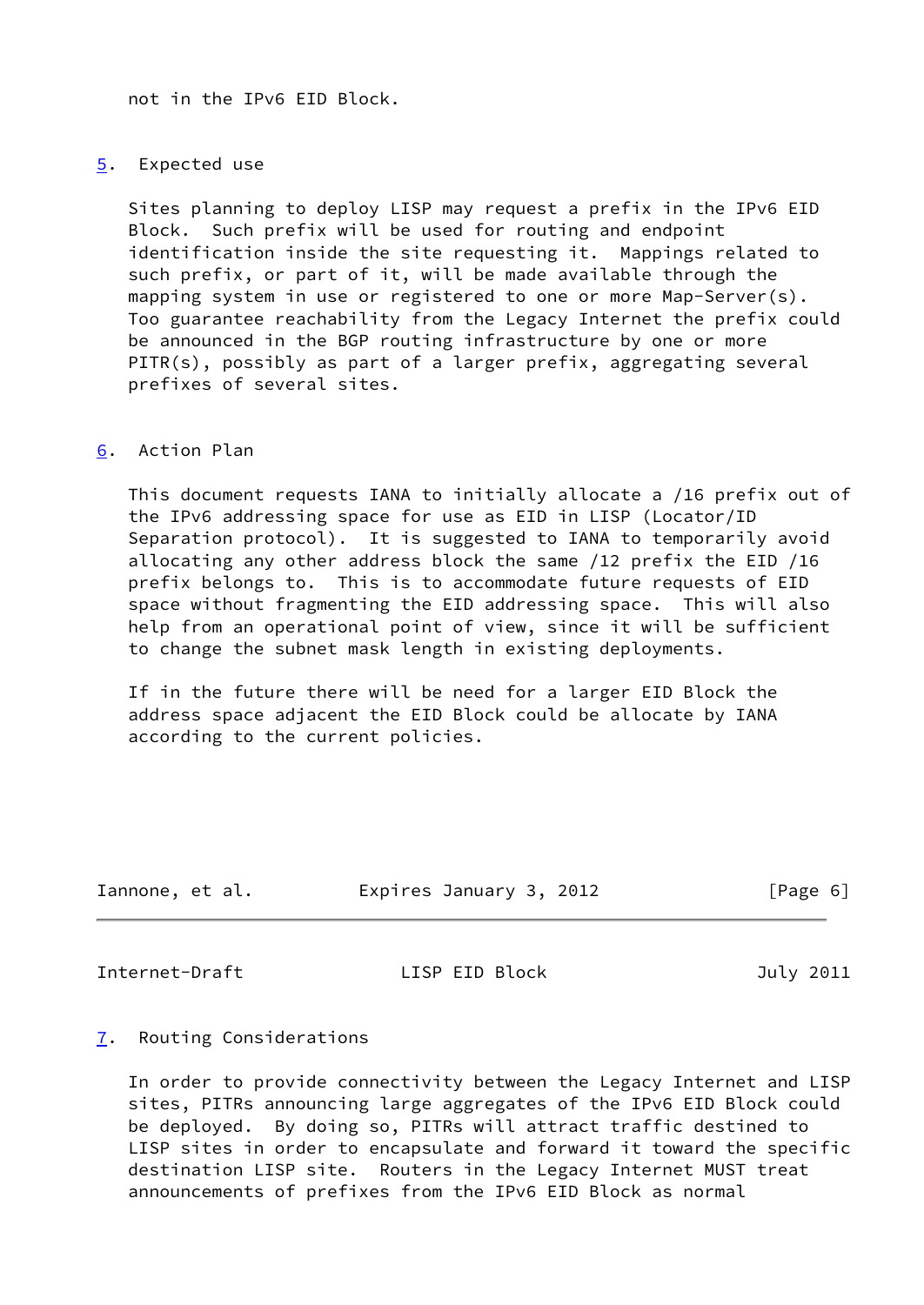announcements, applying best current practice for traffic engineering and security.

 Even in a LISP site, not all routers need to run LISP elements. In particular, routers that are not at the border of the local domain, used only for intra-domain routing, do not need to provide any specific LISP functionality but MUST be able to route traffic using addresses in the IPv6 EID Block.

 For the above-mentioned reasons, routers that do not run any LISP element, MUST NOT include any special handling code or hardware for addresses in the IPv6 EID Block. In particular, it is RECOMMENDED that the default router configuration does not handle such addresses in any special way. Doing differently could prevent communication between the Legacy Internet and LISP sites or even break local intra domain connectivity.

<span id="page-7-0"></span>[8](#page-7-0). Security Considerations

 This document does not introduce new security threats in the LISP architecture nor in the Legacy Internet architecture.

<span id="page-7-1"></span>[9](#page-7-1). Acknowledgments

 Marla Azinger, Chris Morrow, Peter Schoenmaker all made insightful comments on early versions of this draft.

## <span id="page-7-2"></span>[10.](#page-7-2) IANA Considerations

 This document instructs the IANA to assign a /16 IPv6 prefix for use as the global LISP EID space using an hierarchical allocation as outlined in [\[RFC2434](https://datatracker.ietf.org/doc/pdf/rfc2434)]. During the discussion related to this document, the LISP Working Group agreed in suggesting to IANA to reserve adjacent addressing space for future use as EID space if needs come. Following the policies outlined in [\[RFC2434](https://datatracker.ietf.org/doc/pdf/rfc2434)], such space will be assigned only upon IETF Consensus. This document does not specify any specific value for the requested address block.

| Iannone, et al. | Expires January 3, 2012 | [Page 7] |
|-----------------|-------------------------|----------|
|-----------------|-------------------------|----------|

<span id="page-7-4"></span><span id="page-7-3"></span>

| Internet-Draft<br>LISP EID Block |  |  | July 2011 |
|----------------------------------|--|--|-----------|
|----------------------------------|--|--|-----------|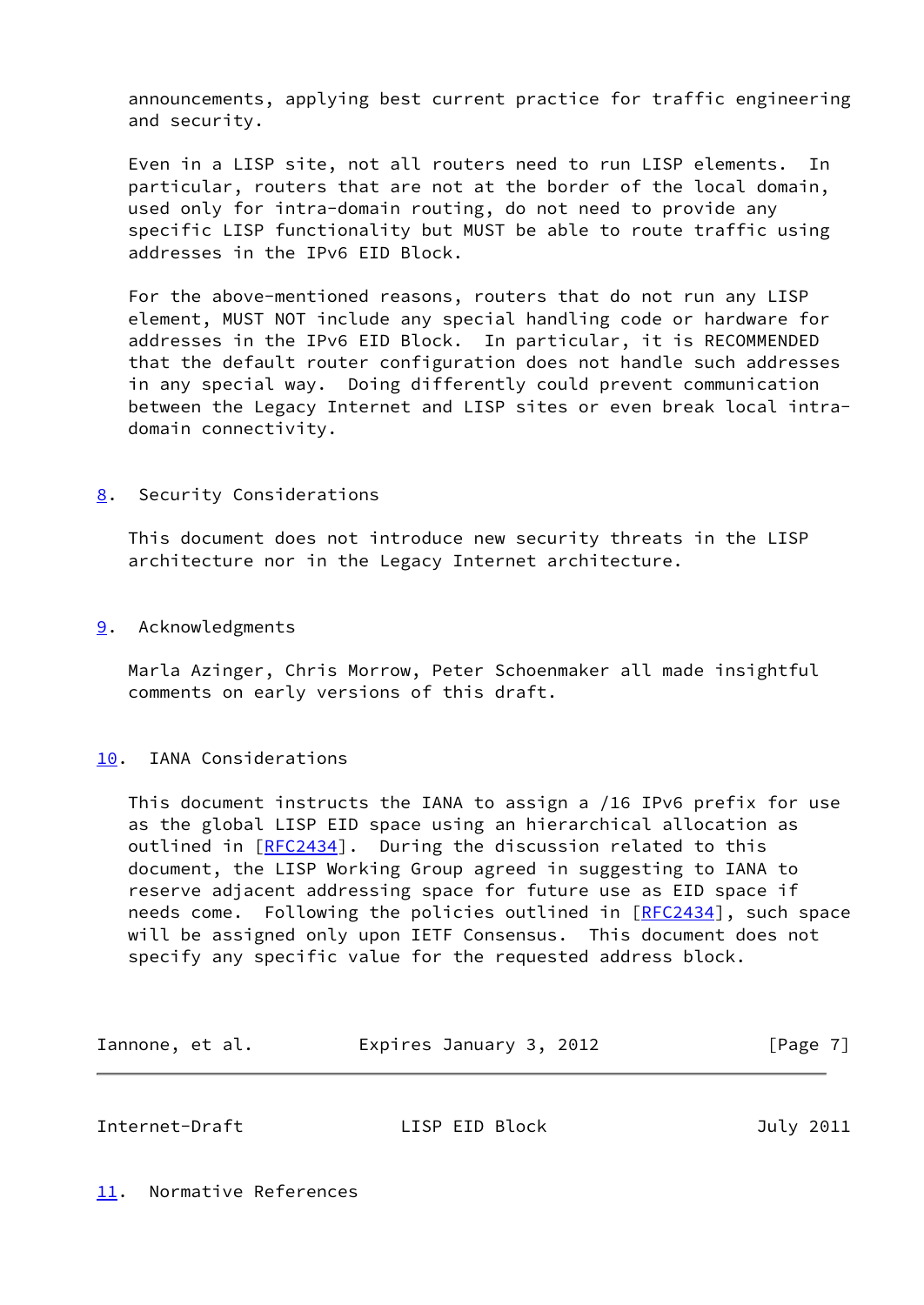# <span id="page-8-1"></span>[I-D.ietf-lisp]

 Farinacci, D., Fuller, V., Meyer, D., and D. Lewis, "Locator/ID Separation Protocol (LISP)", [draft-ietf-lisp-14](https://datatracker.ietf.org/doc/pdf/draft-ietf-lisp-14) (work in progress), June 2011.

<span id="page-8-3"></span>[I-D.ietf-lisp-alt]

 Fuller, V., Farinacci, D., Meyer, D., and D. Lewis, "LISP Alternative Topology (LISP+ALT)", [draft-ietf-lisp-alt-07](https://datatracker.ietf.org/doc/pdf/draft-ietf-lisp-alt-07) (work in progress), June 2011.

<span id="page-8-4"></span>[I-D.ietf-lisp-interworking]

 Lewis, D., Meyer, D., Farinacci, D., and V. Fuller, "Interworking LISP with IPv4 and IPv6", [draft-ietf-lisp-interworking-02](https://datatracker.ietf.org/doc/pdf/draft-ietf-lisp-interworking-02) (work in progress), June 2011.

### <span id="page-8-2"></span>[I-D.ietf-lisp-ms]

 Fuller, V. and D. Farinacci, "LISP Map Server", [draft-ietf-lisp-ms-09](https://datatracker.ietf.org/doc/pdf/draft-ietf-lisp-ms-09) (work in progress), June 2011.

- [RFC2119] Bradner, S., "Key words for use in RFCs to Indicate Requirement Levels", [BCP 14](https://datatracker.ietf.org/doc/pdf/bcp14), [RFC 2119](https://datatracker.ietf.org/doc/pdf/rfc2119), March 1997.
- [RFC2434] Narten, T. and H. Alvestrand, "Guidelines for Writing an IANA Considerations Section in RFCs", [BCP 26](https://datatracker.ietf.org/doc/pdf/bcp26), [RFC 2434](https://datatracker.ietf.org/doc/pdf/rfc2434), October 1998.
- [RFC4632] Fuller, V. and T. Li, "Classless Inter-domain Routing (CIDR): The Internet Address Assignment and Aggregation Plan", [BCP 122](https://datatracker.ietf.org/doc/pdf/bcp122), [RFC 4632,](https://datatracker.ietf.org/doc/pdf/rfc4632) August 2006.

<span id="page-8-0"></span>[Appendix A.](#page-8-0) Document Change Log

Version 00 Posted July 2011.

- o Updated section "IANA Considerations"
- o Added section "Rationale and Intent" explaining why the EID block allocation is useful.
- o Added section "Expected Use" explaining how sites can request and use a prefix in the IPv6 EID Block.
- o Added section "Action Plan" suggesting IANA to avoid allocating address space adjacent the allocated EID block in order to